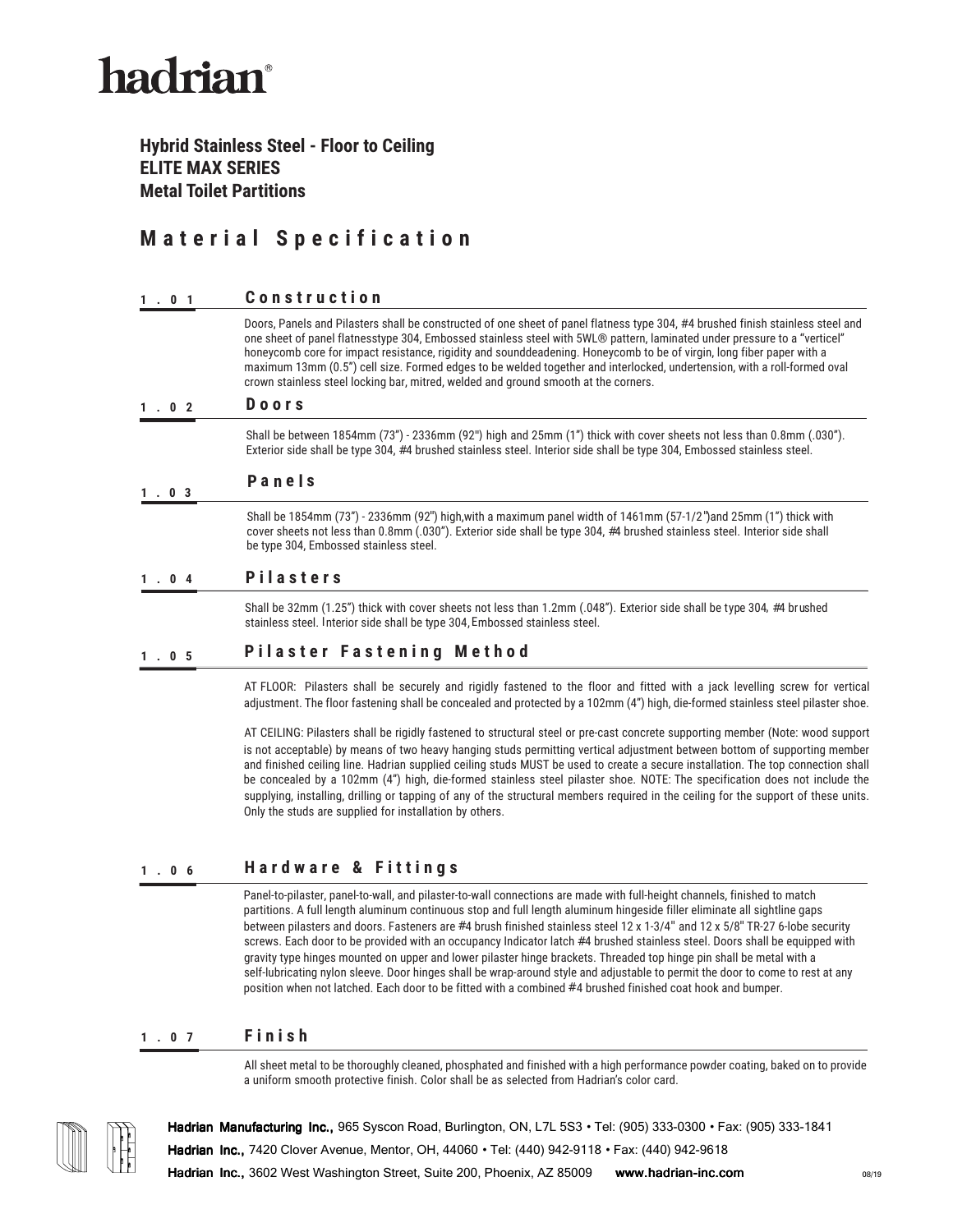# **Metal Toilet Partitions Elite Max Series - Floor to Ceiling Mounted**